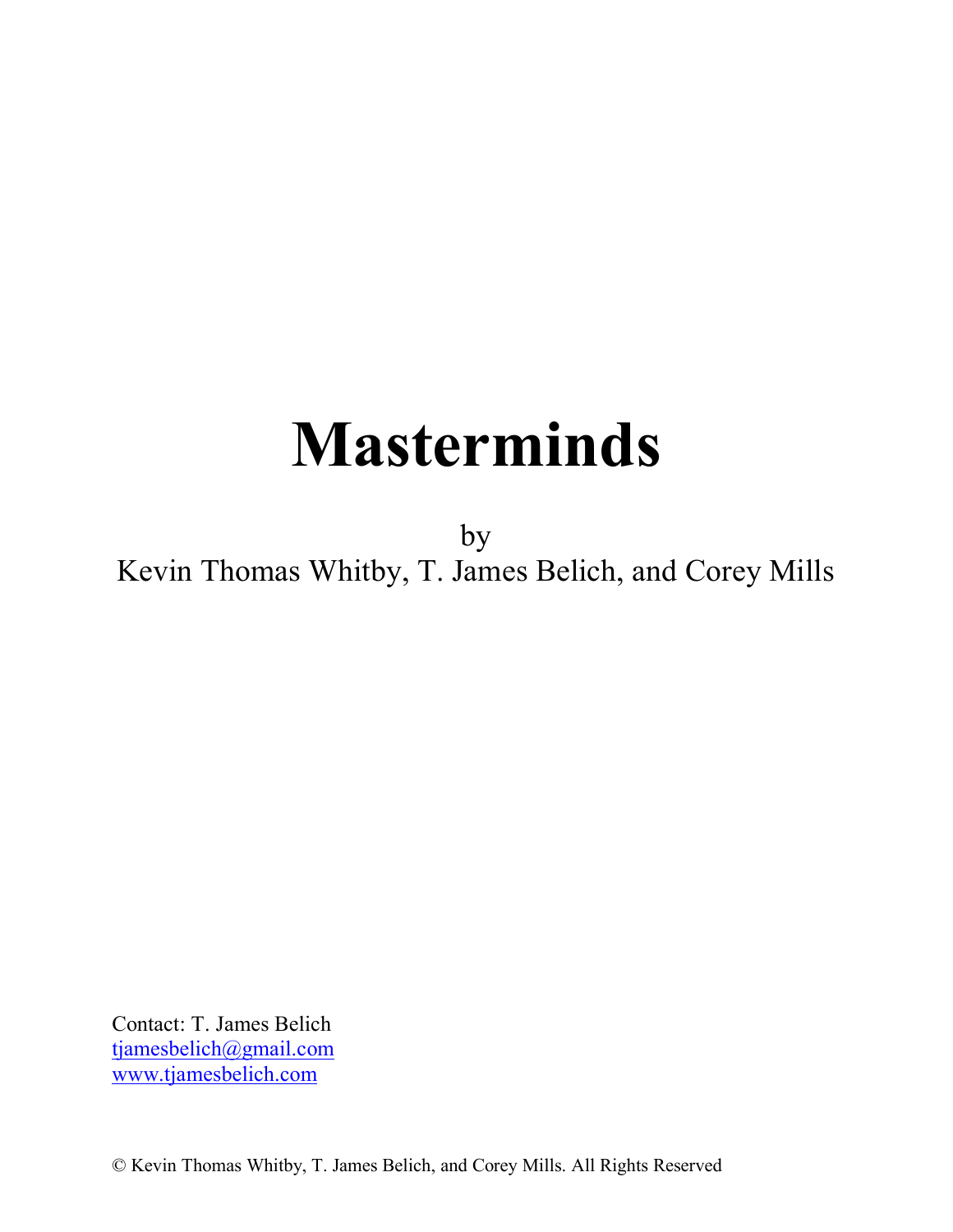# Masterminds

by Kevin Thomas Whitby, T. James Belich, and Corey Mills

# CHARACTERS

MILTON (or MYRTLE)*, a writer with high and lofty ideas* JAMES (M)*, a writer drawn to the grit of pulp detective stories* ERNIE (or ERMA)*, a writer who writes for the fun of it* NICK NITRO (M)*, self-employed mercenary of justice* NATASHA (F)*, a femme fatale with a plan* ELLIOT (M)*, a bitter victim seeking meaning*

> (F) indicates a female role (M) indicates a male role

TOTAL ROLES: 6 (1 female, 3 male, 2 male or female)

# RUNNING TIME

About 75 minutes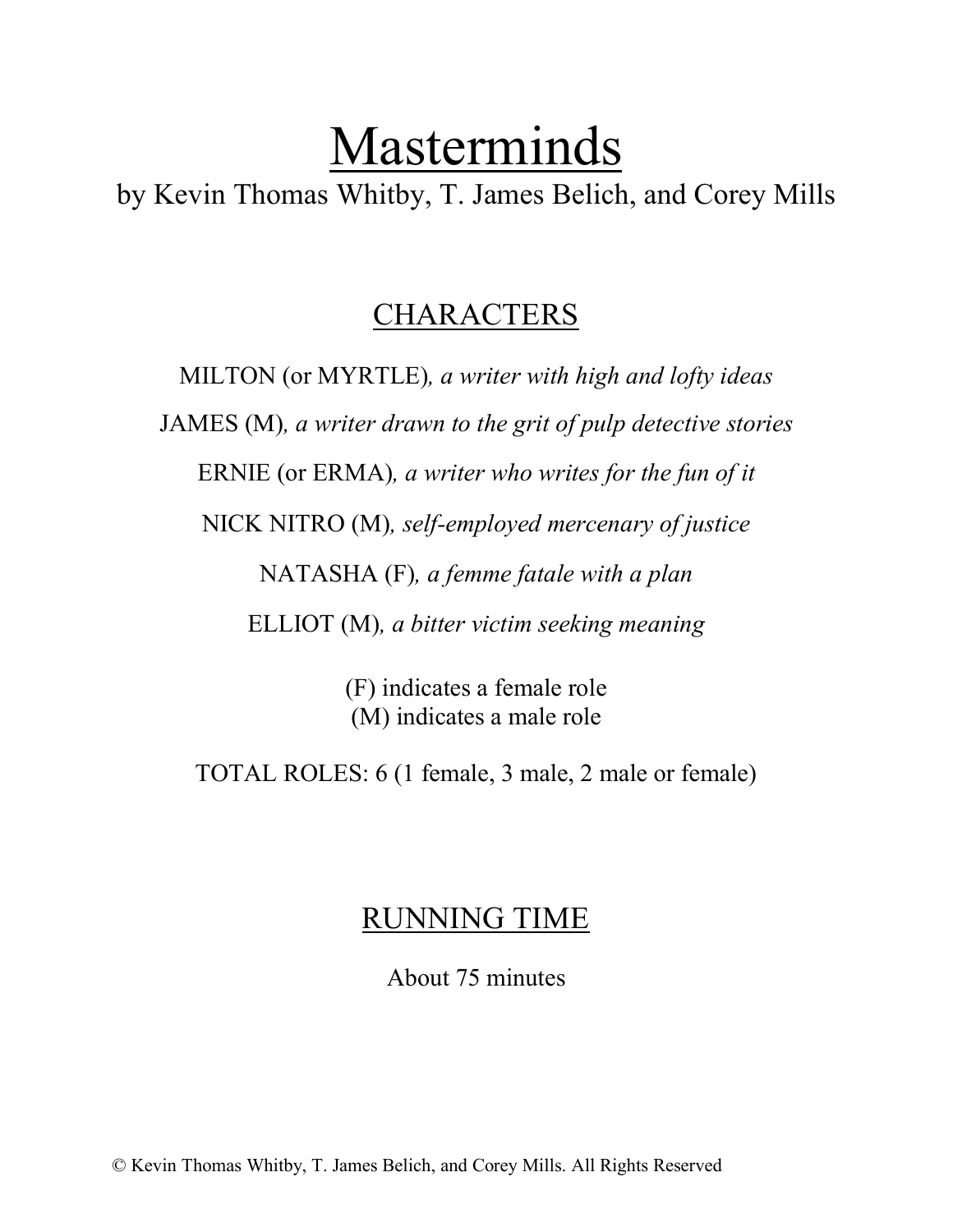# **SYNOPSIS**

As three writers struggle towards collaboration all of their worst ideas begin to spring to life on the empty stage. Beginning with the sudden appearance of the demanding audience the authors are thrust into the middle of their own unfinished works. Ernie finds himself hunted by Nick Nitro, action hero, who takes Ernie for his arch-nemesis, while James throws himself a little too deeply into the part of hard-boiled private eye Danny Stone and his relationship with the seductive Natasha. Meanwhile Milton struggles with his own internal demons as his character Elliot demands a reason for the crippling disability Milton has written into him. Dissatisfied with Milton's highbrow rationales for his suffering, Elliot begins to weave the stories together in an effort to control his own, and the three writers find their lives hijacked by the hilarious nightmares of their own imaginations.

# PRODUCTION HISTORY

Masterminds was first performed by SPARK theater + dance in Minneapolis, Minnesota April  $12<sup>th</sup>$  through May  $6<sup>th</sup>$ , 2007. It was directed by Corey Mills with the following cast:

| <b>MILTON</b>     | Kevin Thomas Whitby     |
|-------------------|-------------------------|
| <b>JAMES</b>      | Corey Mills             |
| <b>ERNIE</b>      | T. James Belich         |
| <b>NICK NITRO</b> | Doug Aamoth             |
| NATASHA           | <b>Catherine Reeder</b> |
| <b>ELLIOT</b>     | Robert Larsen           |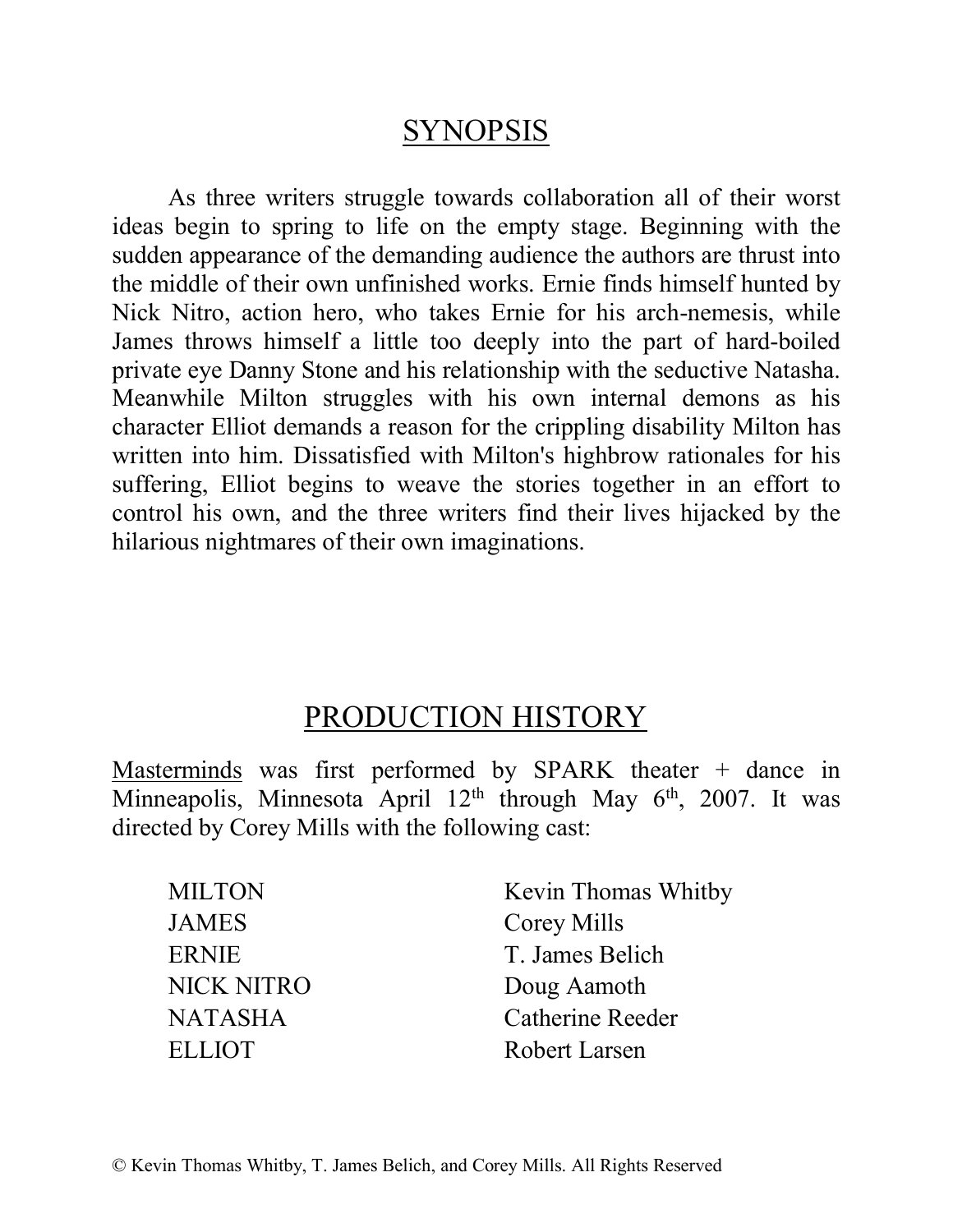1.

|                                                                 | (The lights are already up on stage from the time the audience enters.)<br>Upstage there is a whiteboard or chalkboard with nothing written on it. A<br>table with several chairs sits at stage right, while a small desk with a single<br>chair sits at stage left. Pieces of paper with scribbled notes are strewn all<br>over the stage, the table, and the desk. Most of the pieces of paper have<br>been crumpled up as if tossed aside. MILTON enters and looks at the<br>whiteboard.) |  |
|-----------------------------------------------------------------|----------------------------------------------------------------------------------------------------------------------------------------------------------------------------------------------------------------------------------------------------------------------------------------------------------------------------------------------------------------------------------------------------------------------------------------------------------------------------------------------|--|
|                                                                 | <b>MILTON</b>                                                                                                                                                                                                                                                                                                                                                                                                                                                                                |  |
| Still blank.                                                    |                                                                                                                                                                                                                                                                                                                                                                                                                                                                                              |  |
|                                                                 | (MILTON exits. JAMES enters, sets his bag down at the desk, crosses<br>over to whiteboard, stares at it, and then exits. MILTON immediately re-<br>enters, inspired. He crosses to the table, looks at some papers, and crosses<br>over to the whiteboard. He writes: "Our Play: Act I: The Suffering Hero<br>Suffers" and then sits down at the table. JAMES re-enters.)                                                                                                                    |  |
|                                                                 | <b>JAMES</b>                                                                                                                                                                                                                                                                                                                                                                                                                                                                                 |  |
| Hey Milt.                                                       |                                                                                                                                                                                                                                                                                                                                                                                                                                                                                              |  |
|                                                                 | <b>MILTON</b>                                                                                                                                                                                                                                                                                                                                                                                                                                                                                |  |
| Hey.                                                            |                                                                                                                                                                                                                                                                                                                                                                                                                                                                                              |  |
|                                                                 | (JAMES notices the whiteboard. He crosses to it, crosses out "suffering"<br>and writes "dangerous." MILTON notices, shoots him a look, and JAMES<br>sits at the desk. There is a moment of silence.)                                                                                                                                                                                                                                                                                         |  |
|                                                                 | <b>JAMES</b>                                                                                                                                                                                                                                                                                                                                                                                                                                                                                 |  |
| Where's Ernie?                                                  |                                                                                                                                                                                                                                                                                                                                                                                                                                                                                              |  |
|                                                                 | (ERNIE enters kicking a wadded up paper ball across the stage.)                                                                                                                                                                                                                                                                                                                                                                                                                              |  |
| <b>ERNIE</b>                                                    |                                                                                                                                                                                                                                                                                                                                                                                                                                                                                              |  |
| Hey guys.                                                       | (He continues kicking it offstage.)                                                                                                                                                                                                                                                                                                                                                                                                                                                          |  |
| He shoots, he scores.                                           |                                                                                                                                                                                                                                                                                                                                                                                                                                                                                              |  |
|                                                                 | (ERNIE returns, notices the writing on the whiteboard, and doodles a<br>picture on it. Chuckling, he sits at the table where he continues to doodle.<br>MILTON stares at the papers. JAMES crosses and joins the others at the<br>table. Pause.)                                                                                                                                                                                                                                             |  |
| <b>MILTON</b><br>Three months How can we not even have a title? |                                                                                                                                                                                                                                                                                                                                                                                                                                                                                              |  |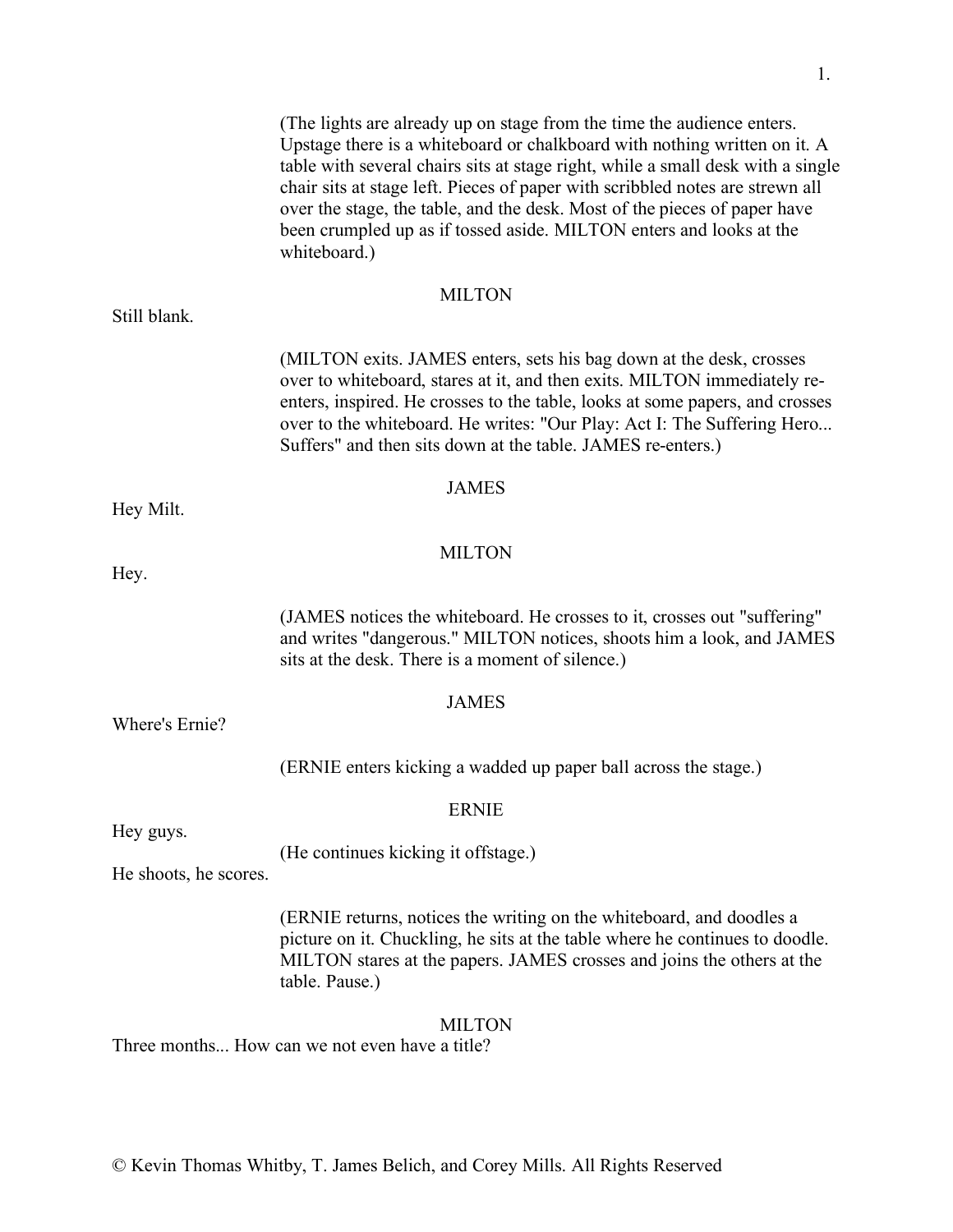#### Well, there's always...

(JAMES turns to look at ERNIE who is doodling and making explosion noises, not paying attention.)

#### MILTON

Yeah, that could have something to do with it. (ERNIE starts to chuckle.)

Yeah Ern?

#### ERNIE

Wouldn't it be funny if the audience showed up and we still didn't have a script?

#### MILTON

That'd be a nightmare.

#### JAMES

I don't even want to think about it.

(Pause. ERNIE tosses a paper airplane across the stage and they all watch. As they turn back to the table, MILTON notices the audience.)

#### **MILTON**

(To audience)

(To JAMES and ERNIE)

(They aren't paying attention.)

Guys!

Um, guys?

Hi...

(JAMES looks up.)

# JAMES

What?

(MILTON points the audience and they both stare. ERNIE gets restless and crosses over to the whiteboard to doodle some more.)

Where did they come from?

(MILTON just shrugs as if to say, "I've no idea." ERNIE finishes at the whiteboard and turns around. He notices the audience.)

# ERNIE

# AAAAAAHHHHHHHH!!!!!!

(He falls over and scrambles back to the table where he hides.)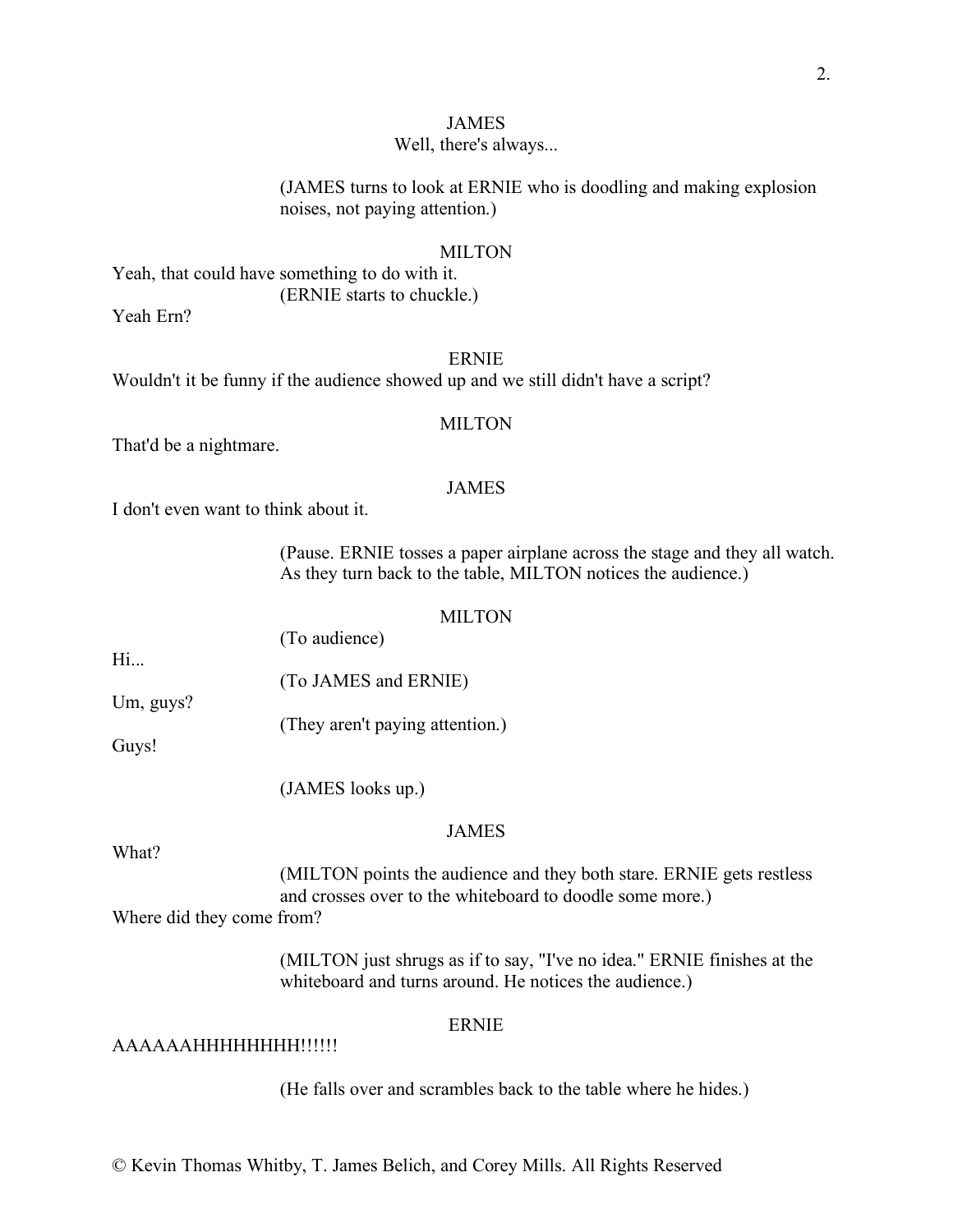#### **MILTON**

Uh, hi, um...

# JAMES

Can we help you people? We're supposed to be... I think there's been a mistake. We have the theater 'til ten.

(JAMES crosses to the audience, now more annoyed than anything.)

Can I see that?

(He grabs a program and the horror returns.)

Uh, Milt, what day is it today?

(MILTON tells him today's date and JAMES shows him the program.)

#### MILTON<sub>1</sub>

It's... opening night? You mean now? (JAMES nods. ERNIE emerges and looks at the program. They all stare at the audience. Pause.)

Well, at least we have a title.

#### ERNIE

(Reading the program)

Three struggling writers discover the magic of the theater as their worst ideas spring to life on the empty stage. Beginning with the sudden appearance of the demanding audience their lives are hijacked by the hilarious nightmares of their own imaginations.

(He looks at the audience.)

That is so not cool.

#### JAMES

Very funny, Ern.

#### **MILTON**

Yeah, good one. Nice try.

# (JAMES and MILTON exit.)

#### ERNIE

Guys, wait, it's not me. You can't leave me alone with... Guys? (He looks at the audience and attempts a smile.) So... hi. I'm Ernie and... and... I'll just be a moment. (ERNIE starts searching the papers frantically.) There's gotta be something here... Ah ha! I know what I can... (Finally, he finds the piece of paper he was looking for and reads from it.) Got it. "Dr. von Heilsenwig, we meet at last..."

(NICK NITRO, action hero, bursts onstage.)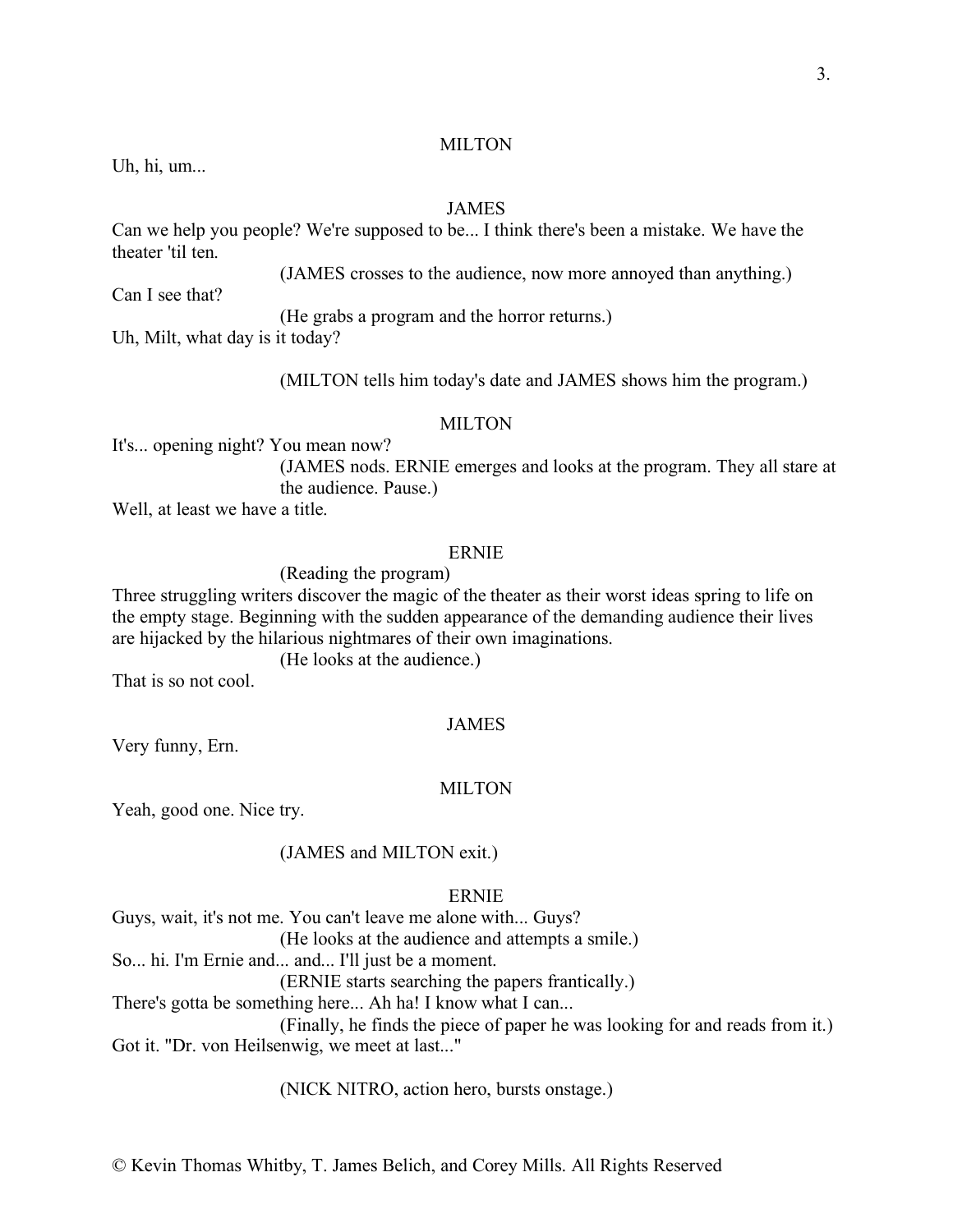#### NITRO

ERNIE

ERNIE

Dr. von Heilsenwig, we meet at last.

(ERNIE looks at NITRO, then at the paper, then back at NITRO, confused.)

| Me?                                      |              |
|------------------------------------------|--------------|
|                                          | <b>NITRO</b> |
| It's over, egghead. Hand over the toxin. |              |

What toxin?

**NITRO** Otherwise you just have to ask yourself one thing...

(NITRO levels his gun at ERNIE who throws his arms in the air.)

#### Okay...

Hard boiled...

**NITRO** 

(He cocks his gun.)

...or over easy?

#### ERNIE

ERNIE

Easy, easy. Look, hands up. Who are you?

NITRO The name's Nitro, Nick Nitro, self-employed mercenary of justice.

#### ERNIE

(Looking at his paper)

Yeah, that's right...

# **NITRO**

ERNIE

I'm the guy that's gonna revoke your funding. This one's for Dr. Finelight. (NITRO hits ERNIE and throws him to the ground.) Ring a bell?

No.

© Kevin Thomas Whitby, T. James Belich, and Corey Mills. All Rights Reserved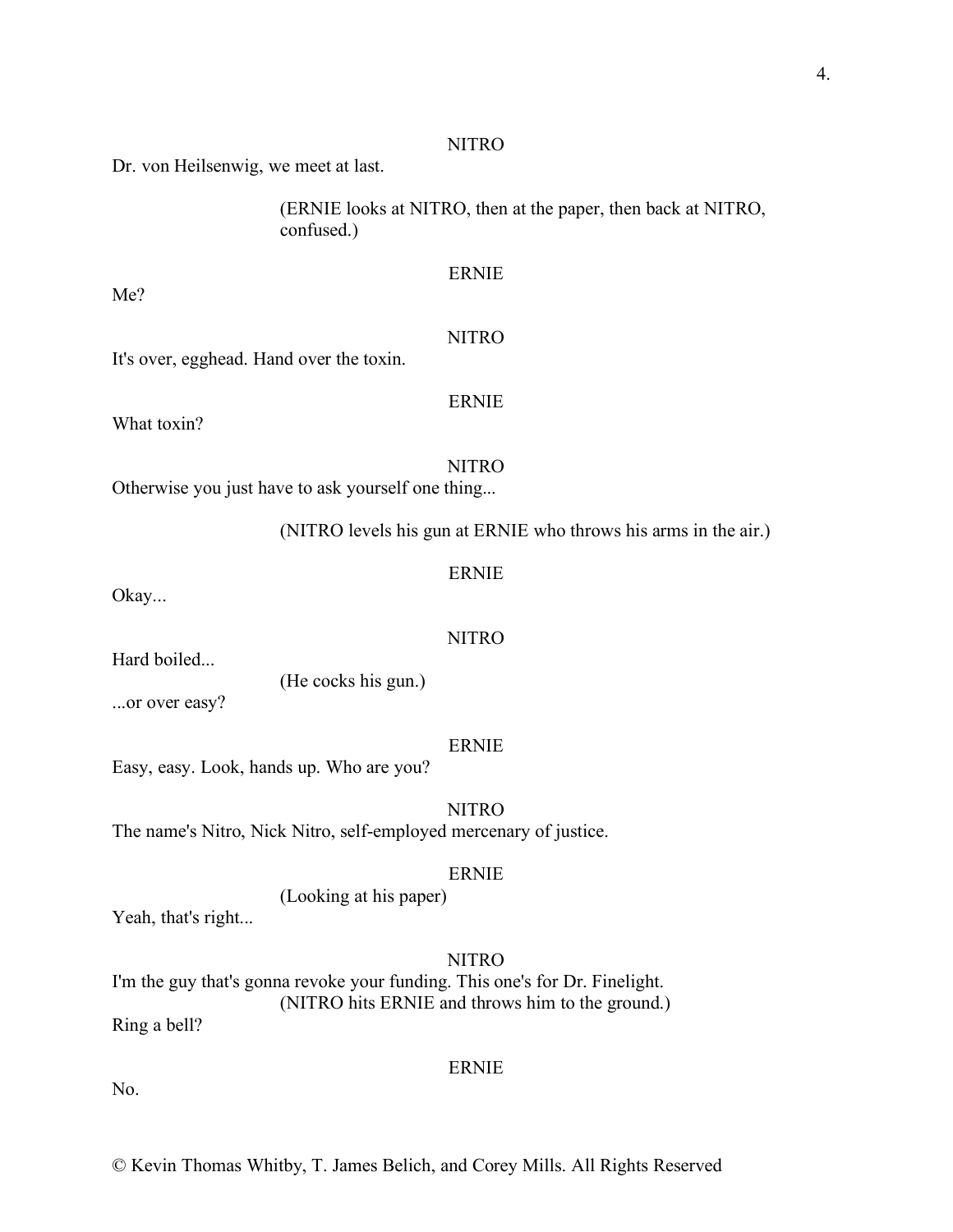#### NITRO

He was a chemist, working in your secret lab in Croatia. The one that had the chemical spill and killed hundreds of innocent people. Yeah, I know all about your latest experiments in biological warfare.

# ERNIE

I think you have the wrong guy.

# NITRO

Dr. Finelight left a secret message before you had him killed. I know you're tryin' to bring your poison to America. And I'm here to stop it. Now give me the toxin, or do I have to get Patriot on your Act?

| What?                                                                                                                                                        | <b>ERNIE</b> |
|--------------------------------------------------------------------------------------------------------------------------------------------------------------|--------------|
| I'm gonna count to three                                                                                                                                     | <b>NITRO</b> |
| And then?                                                                                                                                                    | <b>ERNIE</b> |
| I'm burning your Bunsen.                                                                                                                                     | <b>NITRO</b> |
| Oh.                                                                                                                                                          | <b>ERNIE</b> |
| One.                                                                                                                                                         | <b>NITRO</b> |
| Milton!                                                                                                                                                      | <b>ERNIE</b> |
| Two.                                                                                                                                                         | <b>NITRO</b> |
| James?                                                                                                                                                       | <b>ERNIE</b> |
| Thr-                                                                                                                                                         | <b>NITRO</b> |
| the contract of the contract of the contract of the contract of the contract of the contract of the contract of<br>$TT^{\dagger}$ $\left( \bigcap_{i=1}^{n}$ | <b>ERNIE</b> |

Wait! Okay, you win, just one thing.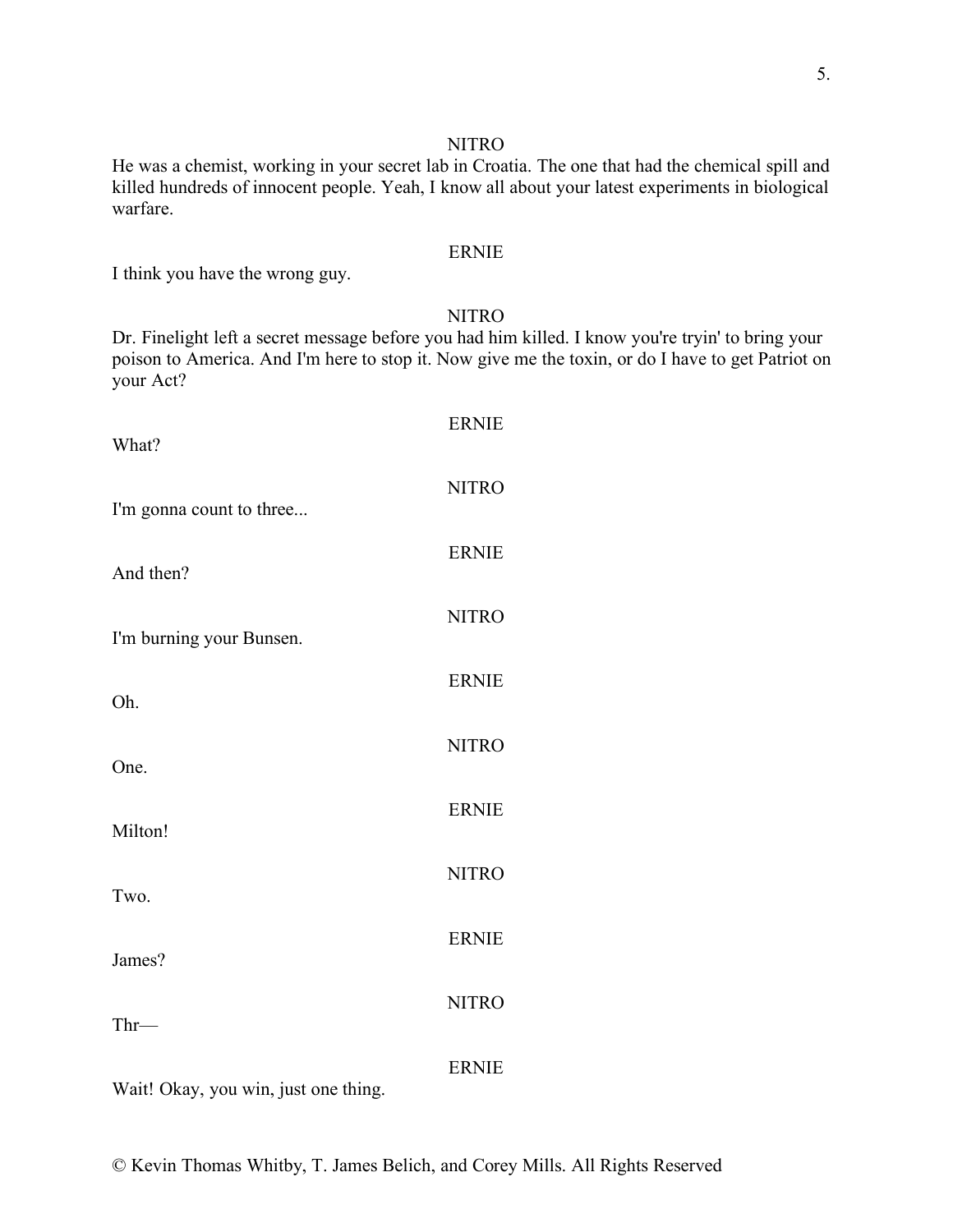# NITRO

What's that?

# ERNIE

What toxin?

NITRO

THREE!

# ERNIE

AHH!!!

(NITRO chases ERNIE offstage and we hear the sounds of them fighting. Soon ERNIE re-enters. He is short of breath. To the audience)

Did you see...? He's... he's really big...

(He pulls out an inhaler as NITRO re-enters.)

#### NITRO

You can run, doc, but you can't... The toxin.

(NITRO and ERNIE struggle over the inhaler and NITRO takes it.)

This isn't over von Heilsenwig. Justice never sleeps. I'll see you in your nightmares.

(NITRO begins to exit, but comes back.)

Although when I show up I won't be asleep. You'll be asleep, but I won't. Because I am justice. And justice never sleeps.

(He is about to exit again, but then he remembers his tagline.)

That's Nitro, baby.

(NITRO mimes his own smoke screen effect and exits. JAMES and MILTON then re-enter.)

MILTON

We can just ask them to leave, I mean we don't have to—

(ERNIE can hardly breathe.)

# JAMES

Ernie? Now what did you do?

#### ERNIE

There was this... this guy... and he... he wanted this toxin... and pow... ugghh... and bam! So I... ahhhhh! And he... ow... then I...

(He mimes using his inhaler.)

...and he... uurrghh... and finally...

(He re-enacts NITRO's smoke screen bit and finishes, exhausted.)

That's Nitro...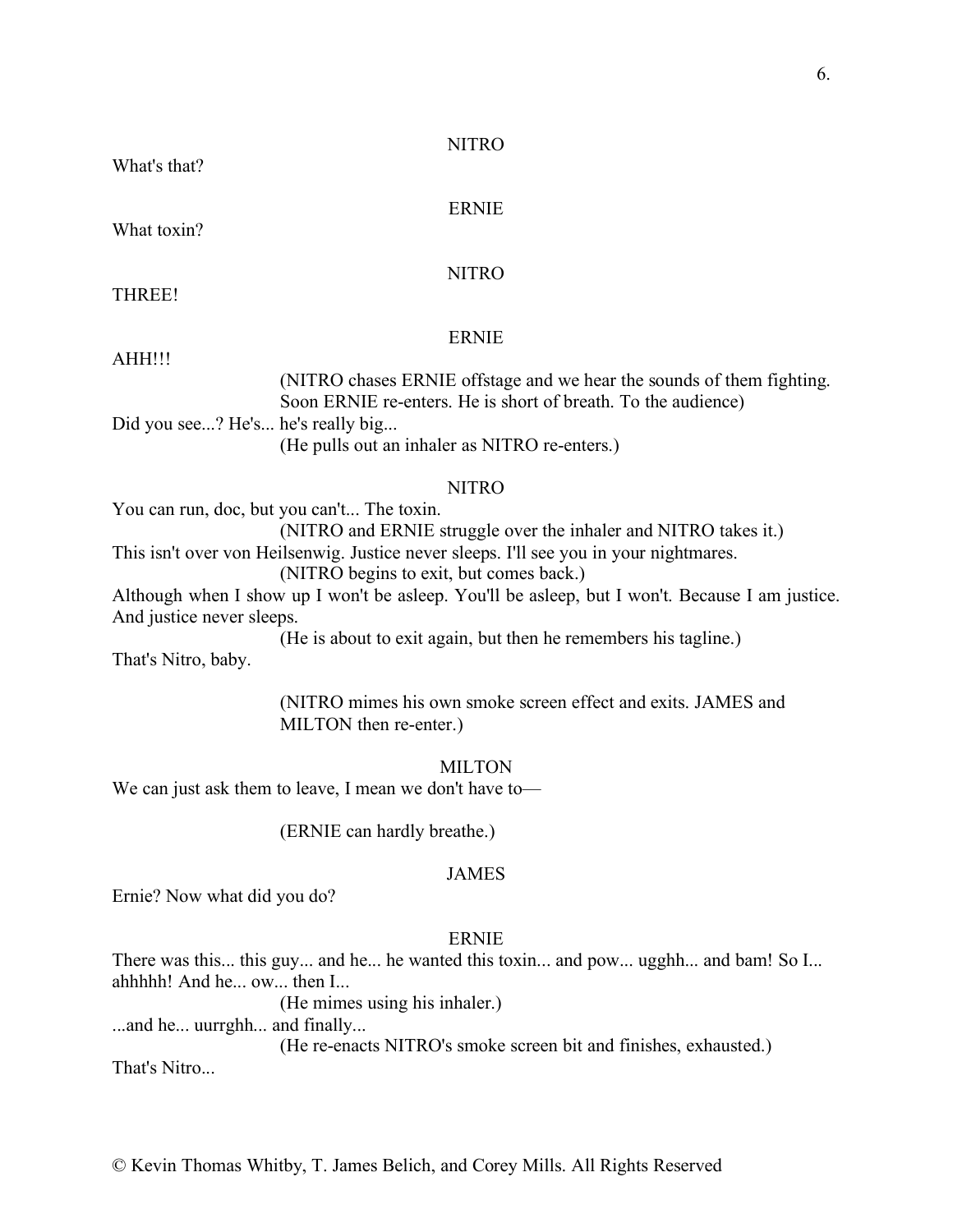#### MILTON

Calm down, Ern. Let's get you some fresh air.

(ERNIE and MILTON exit. JAMES crosses to his desk, picks up some papers and reads. He starts playing with his hat as he assumes the role of DANNY STONE, private eye. The lights shift as he picks up a cigarette and begins his monologue.)

#### JAMES

It was a dark night in the city. Dark with the soot of burned out hopes and rotting ambition. And there I was, neck deep in the ash pile. Valakov. "The Russian Bear," they call him. He was a nasty piece of work, but I was in too deep to get out now. Not alive anyway. The job looked simple enough. All I had to do was find a package. Of course if it was so simple why drag me into it? I guess there's nothing for it. I'll find his package, but I have to know what's in it. See, all the facts fit like a puzzle, but I'm missing the one piece that could bring it all together, the one piece that could show me the way out. It's got to have something to do with her. Who was she, and what was she doing with him? That look, the sly smile, and a body that just won't quit. Yeah, she's in it up to her eyeballs, but maybe, just maybe... Come on, Danny boy, she's way outta your league. Dames. You've had nothin' but trouble from dames, and this one... she's the worst kind. She'll chew you up, savor every morsel, then spit you out and step on you. Still, what a dame. I'd swear I could still smell that perfume, a scent like wild jasmine.

> (We hear the sound of footsteps and a door opening. NATASHA enters. She speaks with a Russian accent.)

# NATASHA

Good evening, Mr. Stone.

#### JAMES

I guess she wasn't through with me yet. She was still savoring and, fool that I was, so was I. She stood there behind the desk silhouetted against the window, the starlight like fire in her eyes. One look and she burned me straight to the heart. And I enjoyed it.

(To NATASHA)

Evening.

# NATASHA

I hope I am not disturbing you.

#### JAMES

In the silence a car sped away outside the window. She watched it go and I caught a dangerous gleam in her eye.

(To NATASHA)

Friends of yours?

#### NATASHA

Admirers. They will be back soon.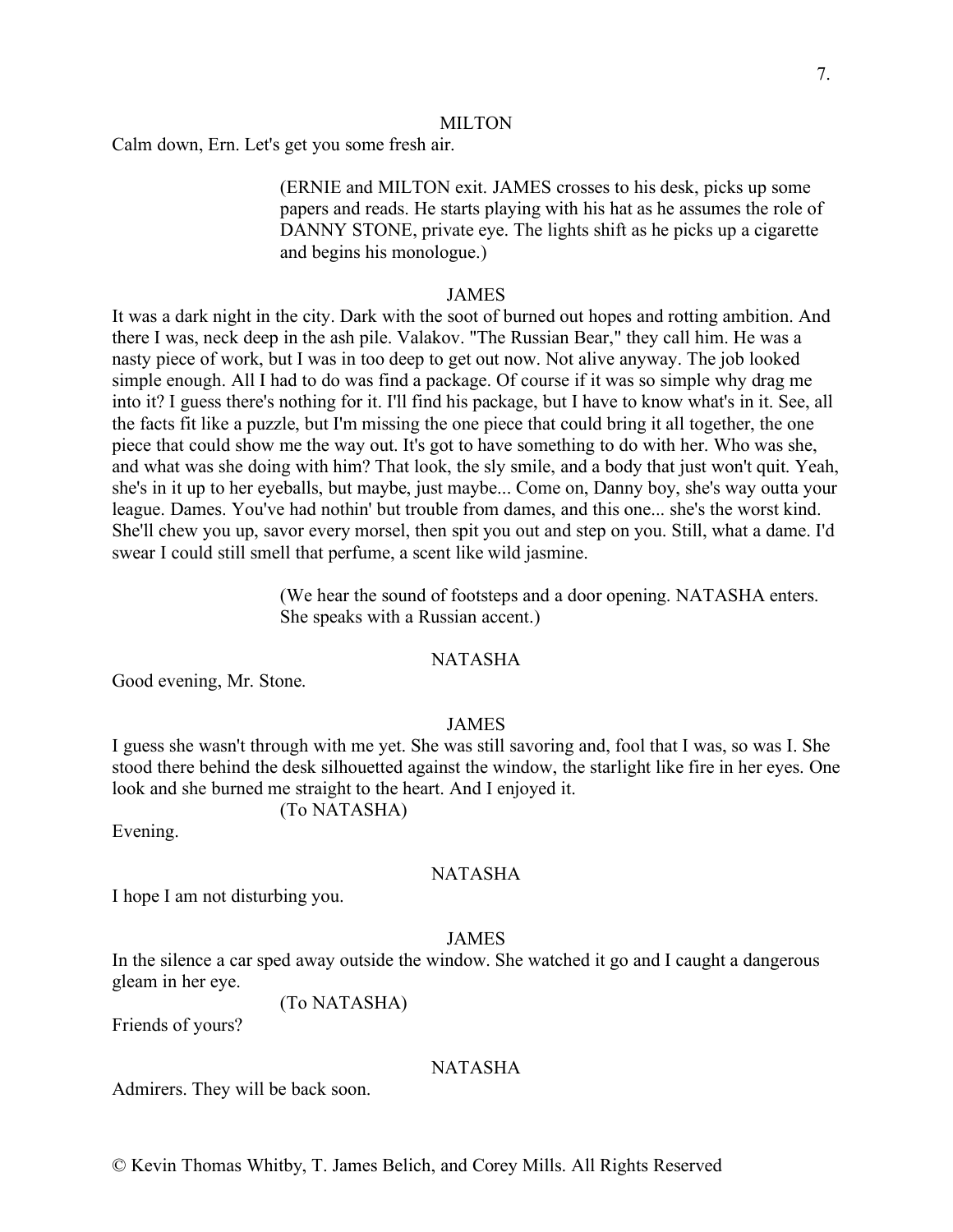And then?

# NATASHA

That depends on you.

# JAMES

There was that look again. Like a cat toying with its dinner. I knew I was in trouble.

# NATASHA

I have job for you, Mr. Stone.

# JAMES

She came closer and the smell of jasmine and cigarettes made me dizzy. Or maybe it was just her.

(To NATASHA) I thought you were Valakov's girl.

# NATASHA

Victor is a fool.

# JAMES

A dangerous fool.

# NATASHA

But a fool nonetheless. I, on the other hand...

(NATASHA moves in seductively and JAMES pulls himself away.)

#### JAMES

What is it you want, Miss...

NATASHA My friends call me Natasha, and I am certain, Mr. Stone, you will want to be my friend.

#### JAMES

And what makes you so sure of that?

# NATASHA

I know where package is.

# JAMES

What package?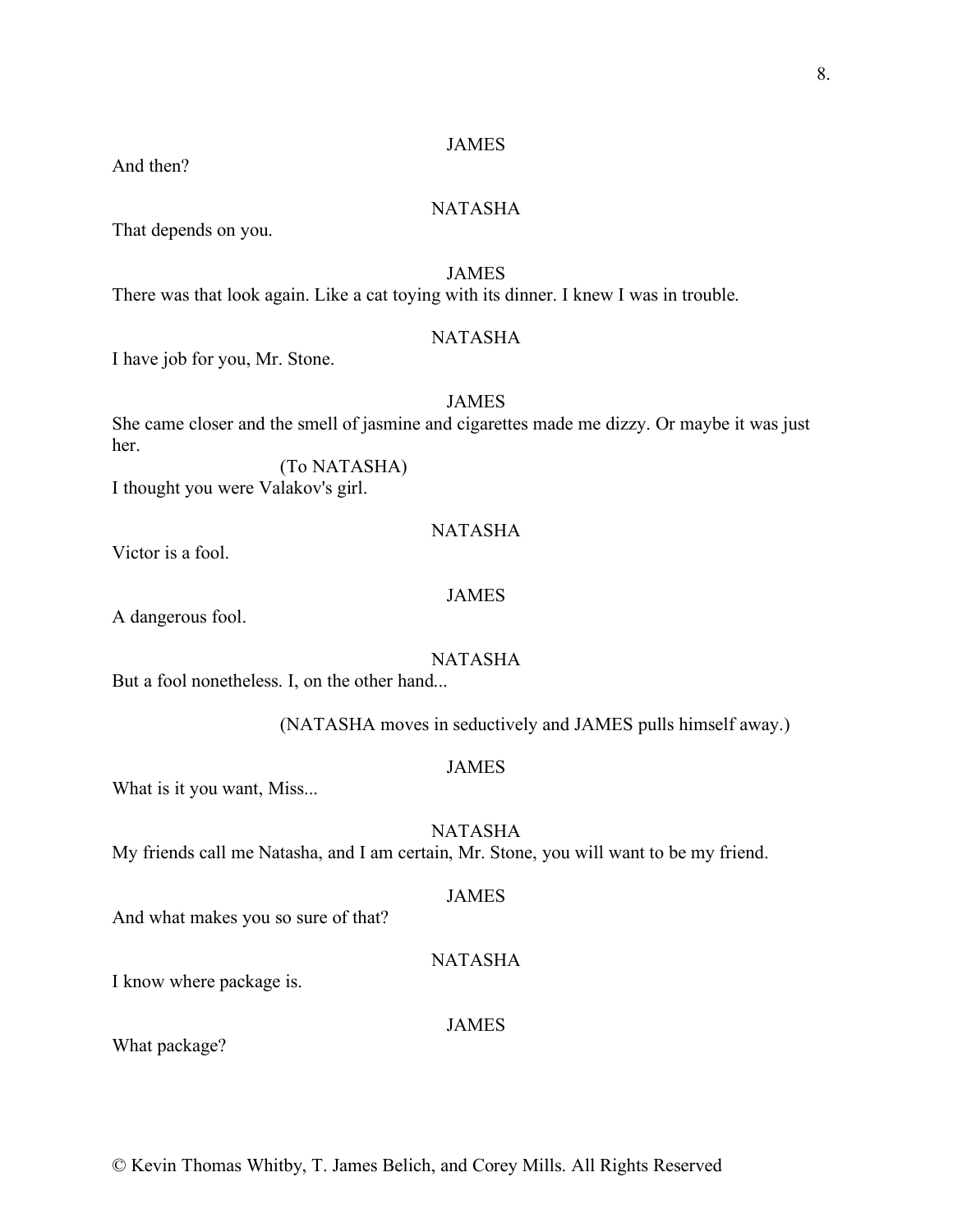# NATASHA

Come, come, Mr. Stone, neither of us has the time. Victor's men will be back shortly.

# JAMES

She went back to the window. She was nervous and it showed. (To NATASHA) All right, this is your game, sweetheart. What's the next play?

#### NATASHA

I did not start this game, Mr. Stone. I merely play the hand I am dealt.

#### JAMES

So lay it out for me, angel, what is it you're after?

#### NATASHA

I am playing for my life, Mr. Stone, and you for yours. Victor hired you to find package, yes? It is known as the Maltese Dove and it is priceless. If he finds it, he will kill anyone who knows of its secrets.

#### JAMES

And you know all about this ritzy bird.

## NATASHA

I know enough. Victor suspects, that is why I am being watched. That is why I need your help.

#### JAMES

I see. So what makes this pigeon worth killing for?

#### NATASHA

It is better that you do not know.

#### JAMES

Valakov's offering a generous finder's fee for this thing. Why should I pass that up?

#### NATASHA

When you find the Dove, Victor will kill you.

#### JAMES

That would certainly put a damper on our business relationship.

#### NATASHA

There is more to this Dove than money, Mr. Stone. You must find package before Victor does. Both our lives depend on it.

#### JAMES

Let's say I do find this package and hand it over to you instead of the old Bear. What then?

#### © Kevin Thomas Whitby, T. James Belich, and Corey Mills. All Rights Reserved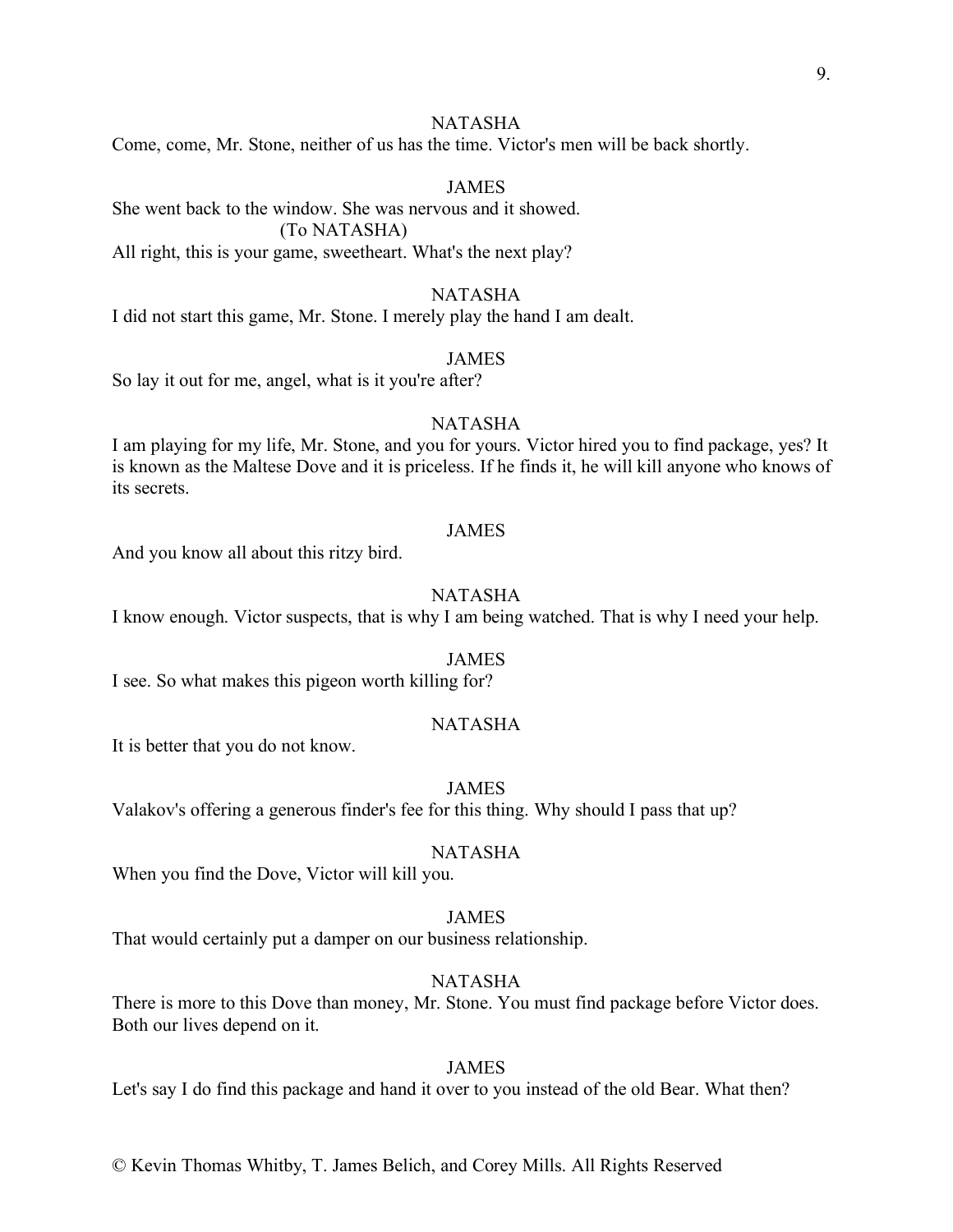# NATASHA

I do not know. As long as Victor does not have the Dove we are useful to him.

# JAMES

One look at her and I knew I was between a rock and a hard place. At least the view was improving.

# (To NATASHA)

You think once you have the bird, you can make a deal.

# NATASHA

No. But we may have what we need to be rid of Victor, to be rid of the past forever.

### JAMES

That sounds nice, sweetheart, but Victor and his boys are killers. What makes you think I can help you?

#### NATASHA

Come, come, Daniel. You think I do not know the kind of men Victor hires? You too have a past.

#### JAMES

That was a long time ago, sister. (We hear the sound of a car outside.) Shhh. More admirers of yours?

#### NATASHA

I told you they would be back. He knows I am here, and he knows I am looking for the Dove. (We hear the sounds of footsteps.) You must help me, Mr. Stone, or he will kill us both.

(JAMES takes position near the door. The lights go out.)

# JAMES

Hey, this is a private party.

(There is a crash and the sounds of a struggle. The lights come back up on an empty stage. After a moment MILTON enters, confused. He looks for the others, attempts to interact with the audience, and fails.)

#### MILTON

Hey guys, have you seen...?

(He looks around.)

Guys?

(To the audience) You're still here. Sorry about this. I wish we had... something.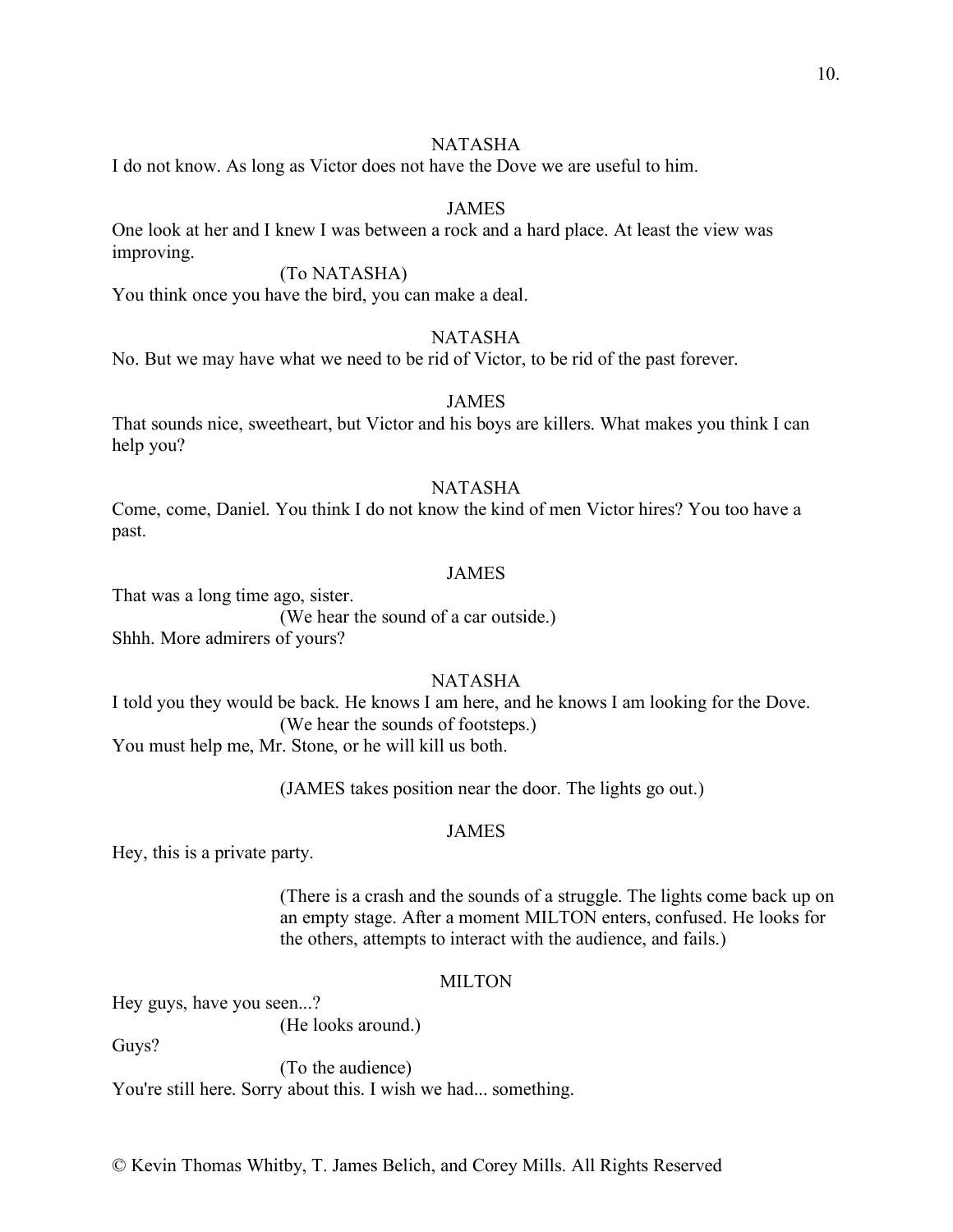# MILTON (Cont.)

(Slight pause) "Life's but a walking shadow, a poor player, that struts and frets his hour upon the stage, and then is heard no more..." Shakespeare? Sorry.

> (MILTON thinks for a moment and then crosses over to the table. He begins looking through his script. ELLIOT enters in a wheelchair.)

| You don't know me.                                                  | <b>ELLIOT</b>                                    |
|---------------------------------------------------------------------|--------------------------------------------------|
| Excuse me?                                                          | <b>MILTON</b>                                    |
| You don't know me.                                                  | <b>ELLIOT</b>                                    |
| Okay.                                                               | <b>MILTON</b>                                    |
| You don't know my story.                                            | <b>ELLIOT</b>                                    |
| Well                                                                | <b>MILTON</b>                                    |
| It's a human tragedy.                                               | <b>ELLIOT</b>                                    |
| What?                                                               | <b>MILTON</b>                                    |
|                                                                     | (He realizes ELLIOT is reciting his own speech.) |
| I wasn't born this way, you know. I wasn't destined to be this way. | <b>ELLIOT</b>                                    |
| How do you know that?                                               | <b>MILTON</b>                                    |
| I don't belong in this chair, this this prison.                     | <b>ELLIOT</b>                                    |
| How do you know that speech?                                        | <b>MILTON</b>                                    |
|                                                                     |                                                  |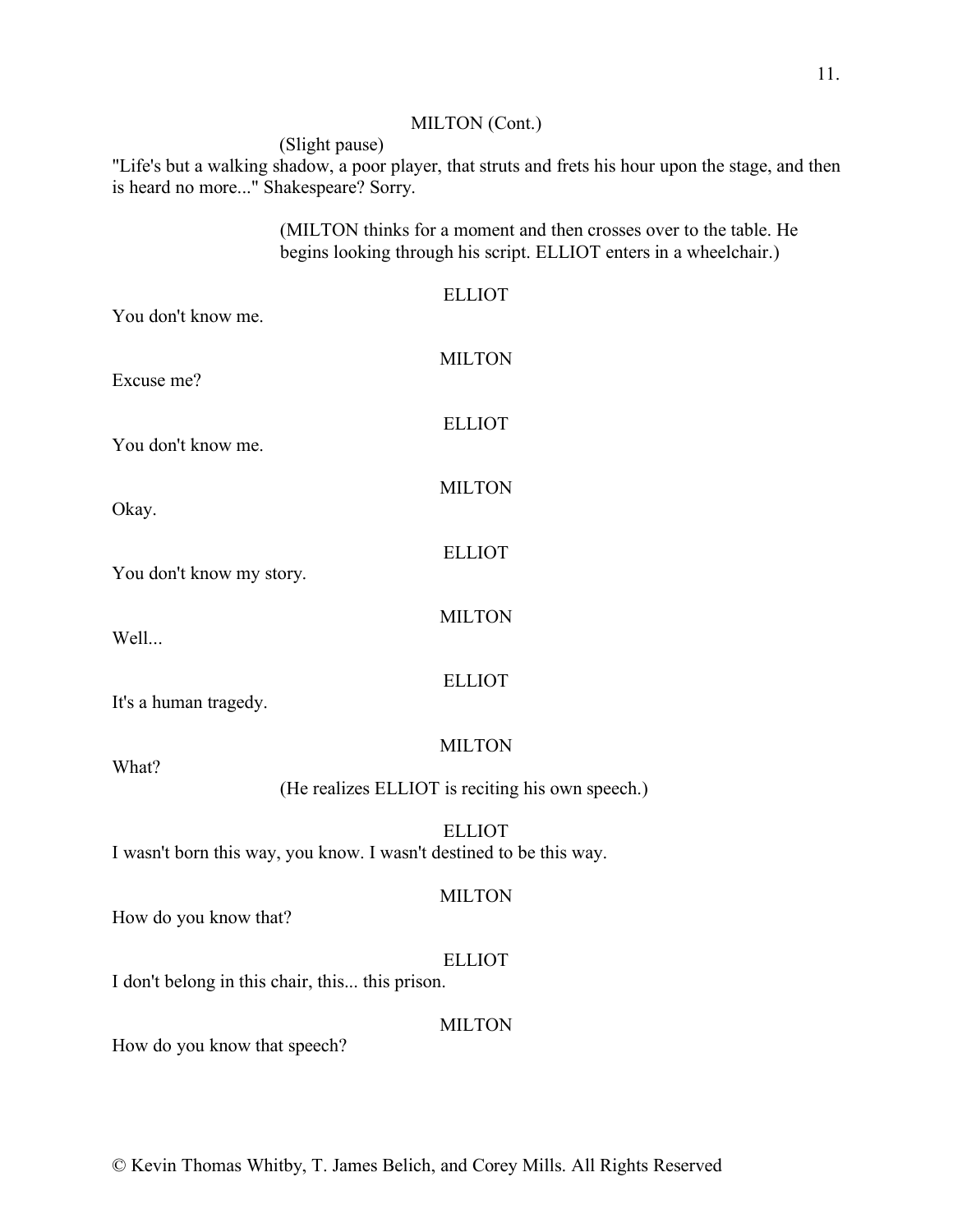#### ELLIOT

You don't know me.

#### MILTON

Don't do that.

# ELLIOT

You don't know my story. It's a human tragedy.

#### MILTON

Stop that. Who are you? James! James, Ernie?

# ELLIOT

I wasn't born this way. I wasn't destined to be this way. I don't belong in this chair this... this prison, this broken machine. I used to be something... someone... beautiful... Oh I never walked, no...

# MILTON

You are not Elliot, and this is not funny.

#### (ELLIOT looks up at MILTON helplessly. MILTON stares back.)

#### ELLIOT

Have you ever watched a child at play? They never walk. They run, they leap, they crawl, they spin, they climb, they swim, they swing, they fall, they race, explore, discover, adventure, fly, they... they dance, wild and fearless, wide open and hopeful. That was me.

| That was before.             | <b>MILTON</b> |
|------------------------------|---------------|
| That was before.             | <b>ELLIOT</b> |
| Before before the tragedy.   | <b>MILTON</b> |
| That was before the tragedy. | <b>ELLIOT</b> |
| And now?                     | <b>MILTON</b> |
| And now                      | ELLIOT        |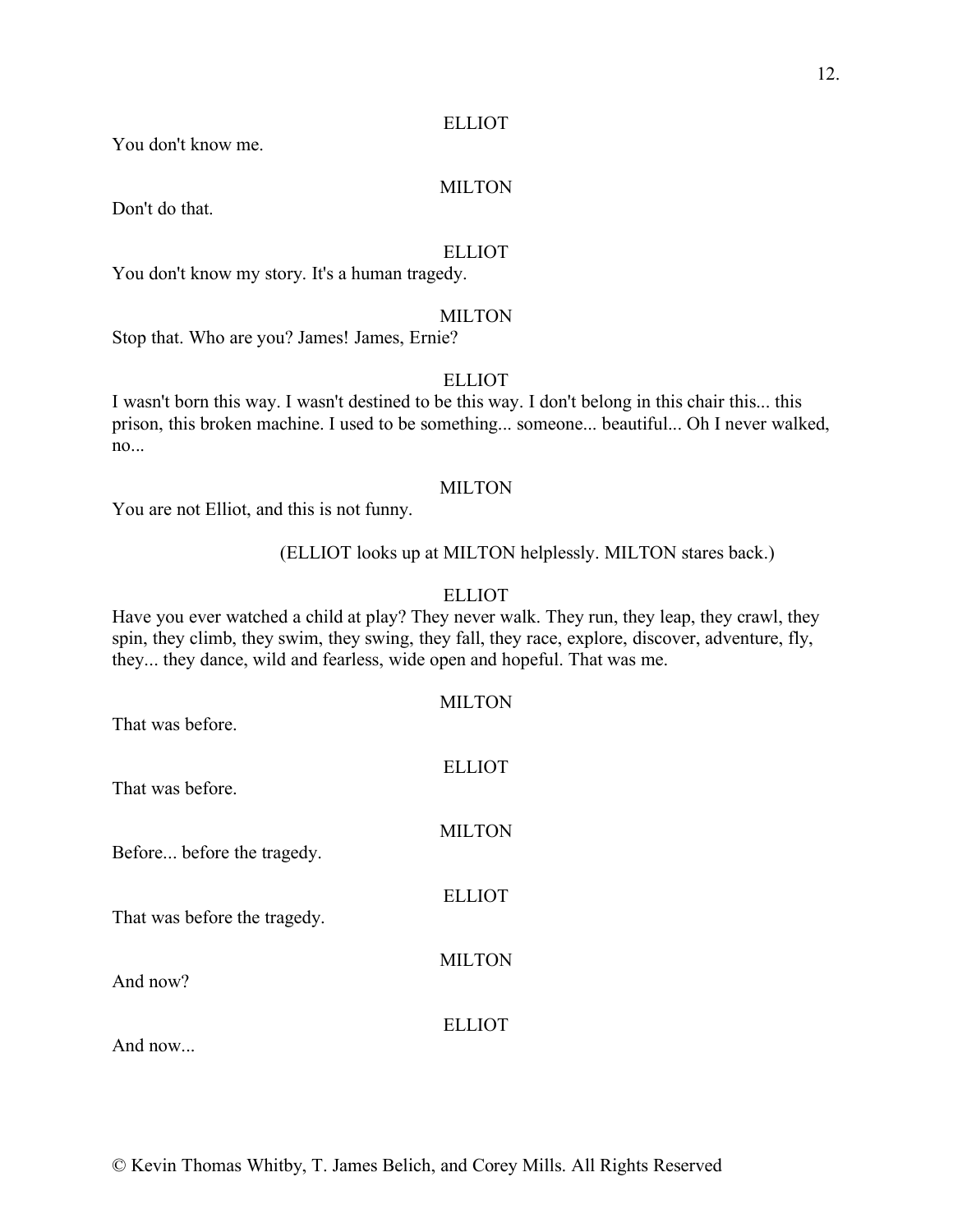MILTON All I have is hope. That all too faint, elusive spark of light among the shadows of despair.

(Pause)

| You don't know me.                                        | <b>ELLIOT</b>                              |
|-----------------------------------------------------------|--------------------------------------------|
| $Yes, I$ —                                                | <b>MILTON</b>                              |
|                                                           | <b>ELLIOT</b>                              |
| You don't know my story.                                  | <b>MILTON</b>                              |
| $I$ do, $I$ —                                             | <b>ELLIOT</b>                              |
| It's a human tragedy.                                     |                                            |
| It's about hope.                                          | <b>MILTON</b>                              |
| I wasn't born this way. I wasn't destined to be this way. | <b>ELLIOT</b>                              |
|                                                           | (ELLIOT begins to wheel himself offstage.) |
| Wait, I have it it's here, I                              | <b>MILTON</b>                              |

ELLIOT

I don't belong in this chair, this prison.

MILTON

Wait!

ELLIOT

You don't know me.

(ELLIOT exits. MILTON follows until he is gone. He then goes back to his notes, visibly shaken, and sits down to read. A moment later he scatters the papers and remembers the audience at the same time. JAMES and ERNIE re-enter.)

13.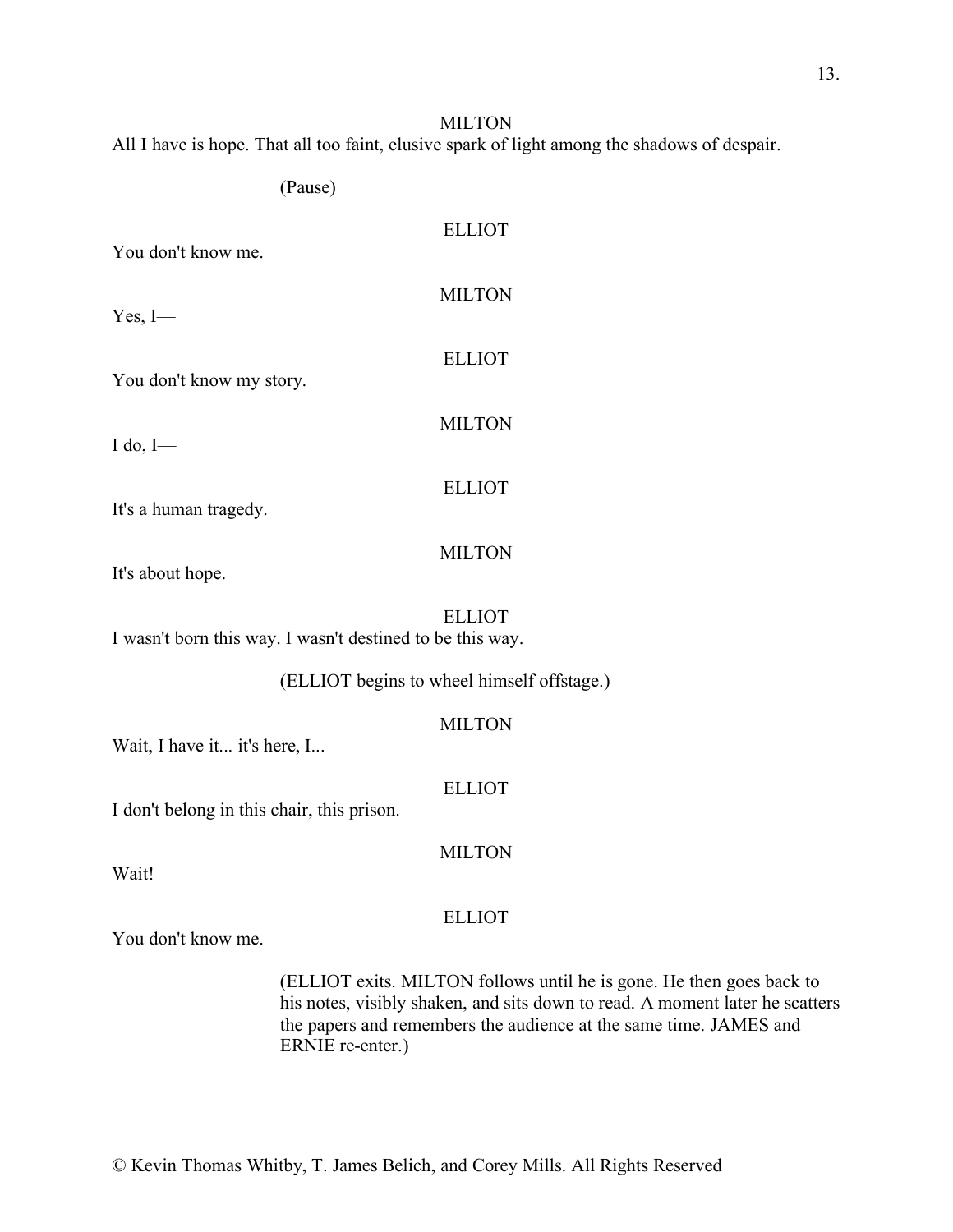And you wrote yourself in as the villain?

# ERNIE

Yes. I mean no... I mean... The point is, Nick Nitro came to life and kicked the crap out of me. (Referring to the audience)

Ask them, they saw it.

# JAMES

Sure, Ern. I have to admit, this is some gag. Be nice, though, if you could put this much energy into actually writing our play.

| It's not me, James. Milton, tell him. |                            | <b>ERNIE</b>                                           |
|---------------------------------------|----------------------------|--------------------------------------------------------|
| Milton?                               | (MILTON does not respond.) |                                                        |
| He's not buying it either, Ern.       |                            | <b>JAMES</b>                                           |
| The program. Remember the program?    |                            | <b>ERNIE</b>                                           |
| You expect me to buy that?            |                            | <b>JAMES</b>                                           |
| Yes!                                  |                            | <b>ERNIE</b>                                           |
| Come on                               |                            | <b>JAMES</b>                                           |
| Milton?                               |                            | <b>ERNIE</b>                                           |
|                                       | (Still no response.)       |                                                        |
| Typical.                              |                            | <b>JAMES</b>                                           |
|                                       |                            | (JAMES goes back to his desk and looks at his papers.) |
|                                       |                            | ERNIE                                                  |

All right, I'll prove it to you... somehow. (He thinks.) Think of something, anything.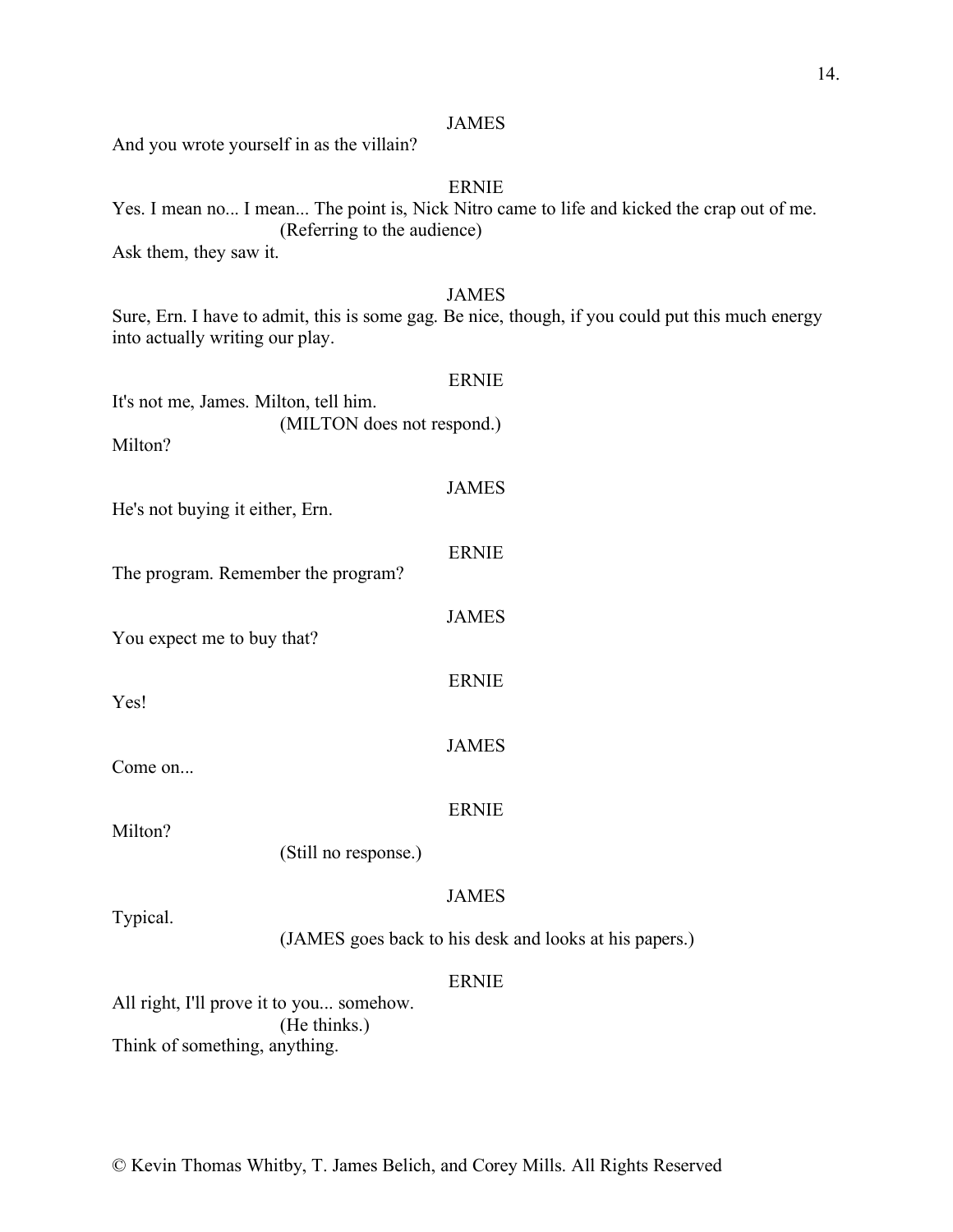| What?                         | <b>JAMES</b>                                                                                |
|-------------------------------|---------------------------------------------------------------------------------------------|
| Just do it.                   | <b>ERNIE</b>                                                                                |
| Fine. A fish.                 | <b>JAMES</b>                                                                                |
| What kind?                    | <b>ERNIE</b>                                                                                |
| I don't care. A halibut.      | <b>JAMES</b>                                                                                |
| And do we have one backstage? | <b>ERNIE</b>                                                                                |
| Of course not.                | <b>JAMES</b>                                                                                |
|                               | (A fish is tossed to ERNIE from backstage and he shows it to JAMES<br>triumphantly.)        |
| See?                          | <b>ERNIE</b>                                                                                |
| Where did you get that?       | <b>JAMES</b><br>(Surprised)                                                                 |
|                               | <b>ERNIE</b><br>You thought of it and poof. There it was. How could I have known that, huh? |
|                               | (JAMES doesn't have an answer. It looks like he might be starting to buy<br>into it.)       |
| Enough games.                 | <b>JAMES</b>                                                                                |
| It's not a game, James.       | <b>MILTON</b>                                                                               |
|                               | <b>JAMES</b>                                                                                |

Not you too.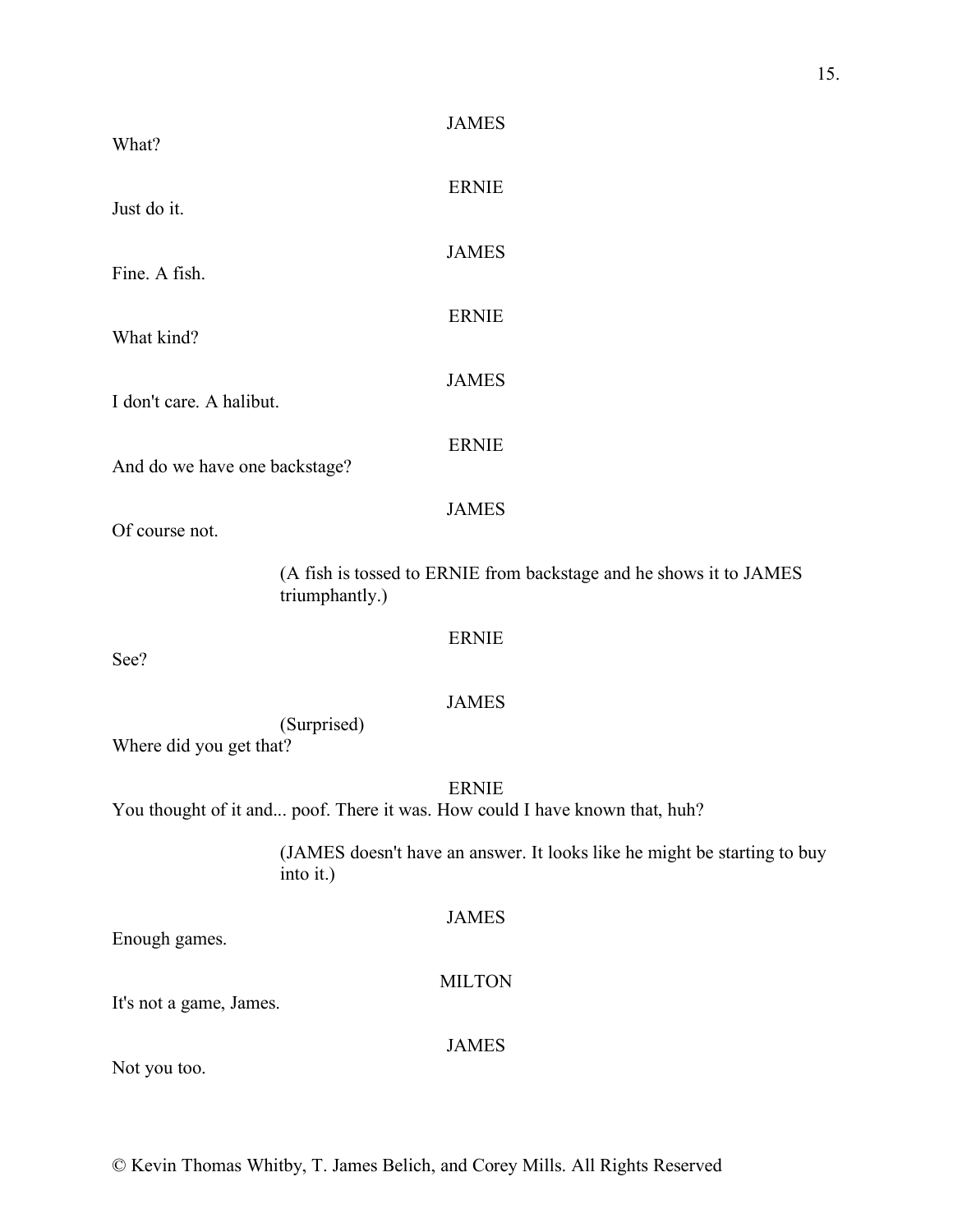© Kevin Thomas Whitby, T. James Belich, and Corey Mills. All Rights Reserved

#### MILTON

#### ERNIE

#### JAMES

Oh I get it, you guys are in it together.

#### MILTON

It's not a game!

See? I told you.

It's all real.

#### ERNIE

Them, what about them? (ERNIE goes out into the audience.) If it's our ideas coming to life, then that's where they came from, right?

#### JAMES

(Exasperated)

Sure, Ern.

# ERNIE

And if whatever we think of happens, then they should do whatever we say, right?

#### JAMES

(Surprised by his logic)

Okay...

Ernie.

#### ERNIE

(To the audience) Everybody, a round of applause for my friend James. (The audience applauds.) How about a standing ovation? (The audience stands and continues to applaud.) Oh, my first one. Thank you, thank you very much.

#### JAMES

ERNIE

Sorry. Now, everybody go...

(ERNIE makes a silly sound and gesture. The audience repeats it. ERNIE does a couple more. ERNIE looks at JAMES triumphantly.)